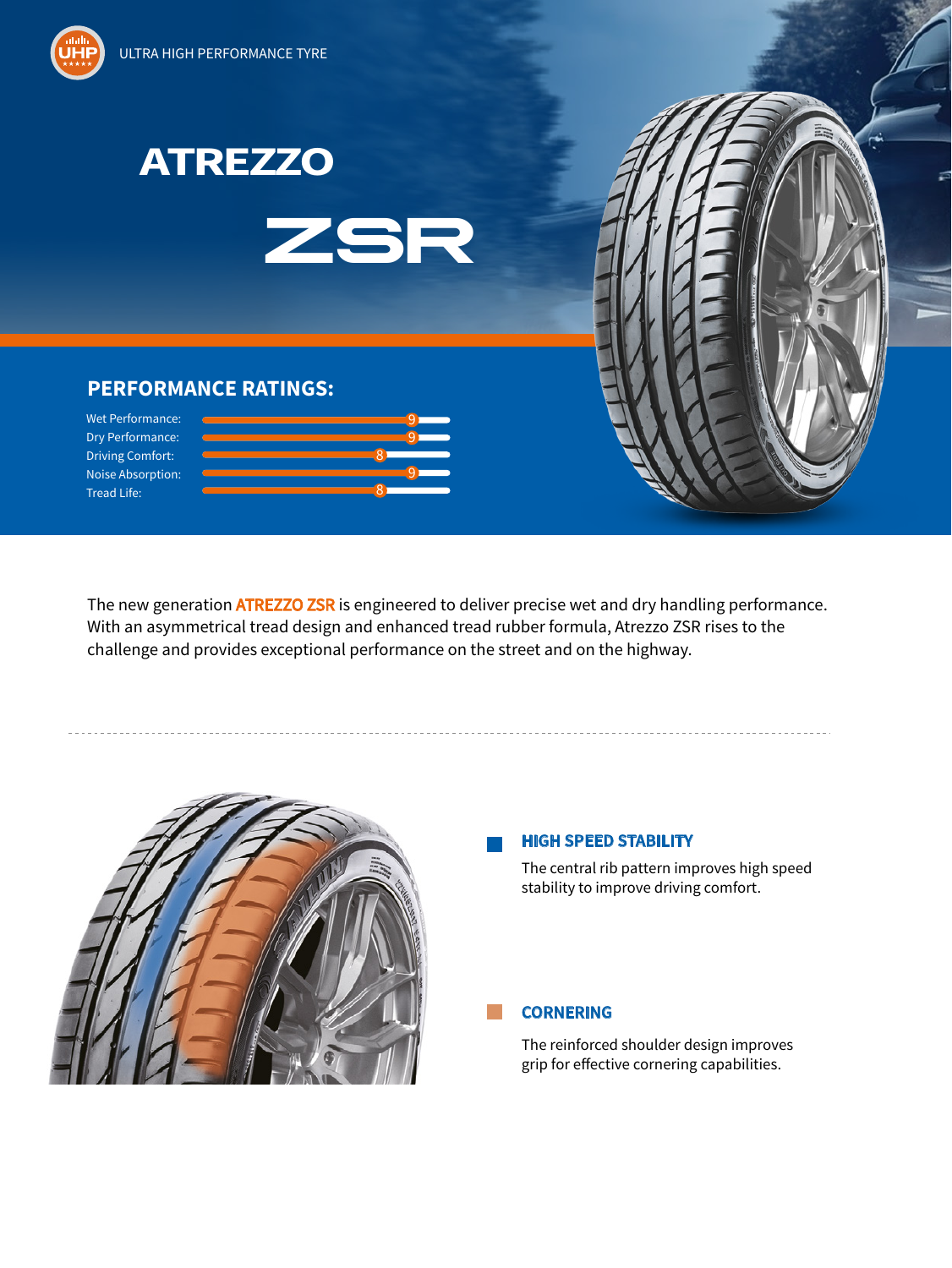



## **NOISE EMISSION**

The various groove angles evenly distribute vibrations generated while running to reduce noise emissions. The design has been measured to reduce noise emisisons by about 3%.



## **EXCELLENT DRAINAGE PERFOR-MANCE**

Grooves with varying widths efficiently drain water to reduce hydroplaning and improve fuel efficiency.



## **LONGER TREAD LIFE**

Through our testing, we have ensured greater driving stability and promoted uniform wear by increasing the tyre's ground contact area by 6%.

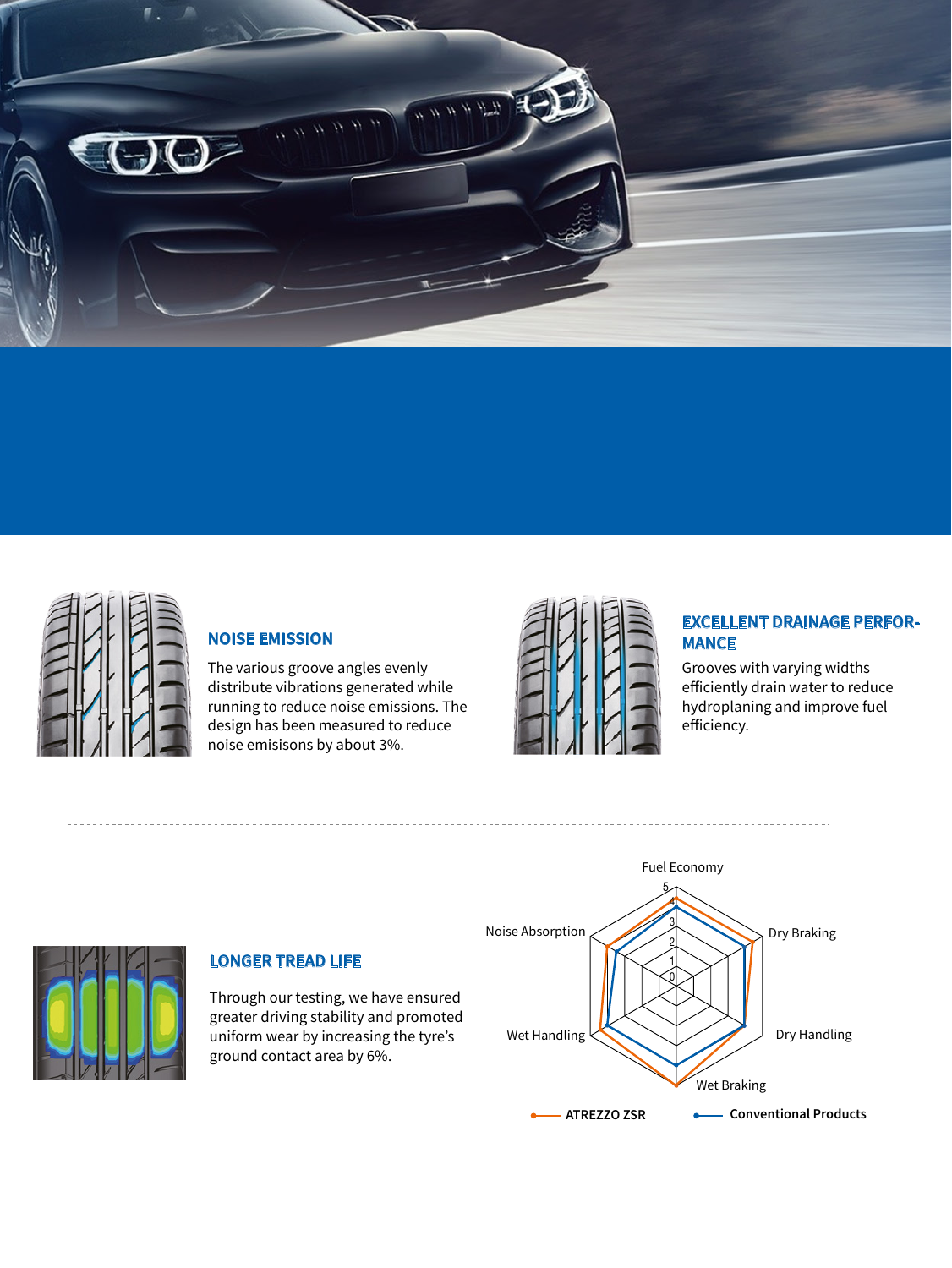# **ATREZZO ZSR**

|    | <b>SIZE</b>              | п        | <b>SR</b>    | <b>XL</b> | <b>TREAD</b><br><b>DEPTH</b><br>(mm) | <b>STANDARD</b><br><b>RIM</b><br>(inch) | <b>SECTION</b><br><b>WIDTH</b><br>(mm) | <b>OVERALL</b><br><b>DIAMETER</b><br>(mm) | <b>PRESSURE</b><br>(kpa) | <b>SW</b>                | <b>RR</b>   | WG     | <b>NG</b><br>Db | ΝG                               | Rim<br>Protector  |
|----|--------------------------|----------|--------------|-----------|--------------------------------------|-----------------------------------------|----------------------------------------|-------------------------------------------|--------------------------|--------------------------|-------------|--------|-----------------|----------------------------------|-------------------|
| 15 | 195/50R15                | 82       | $\mathsf{V}$ |           | 8                                    | 6J                                      | 195                                    | 577                                       | 300                      | <b>BSW</b>               | E           | B      | 72              | $\overline{2}$                   | <b>YES</b>        |
|    | 215/55ZR16               | 97       | W            | <b>XL</b> | 8,2                                  | 7J                                      | 215                                    | 642                                       | 340                      | <b>BSW</b>               | E           | B      | 71              | $\overline{2}$                   | <b>YES</b>        |
|    | 225/55ZR16               | 99       | W            | XL        | 8,2                                  | 7J                                      | 225                                    | 654                                       | 340                      | <b>BSW</b>               | С           | B      | 71              | $\overline{2}$                   | <b>YES</b>        |
|    | 195/45R16                | 84       | $\vee$       | <b>XL</b> | 8                                    | 61/2J                                   | 195                                    | 582                                       | 340                      | <b>BSW</b>               | E           | B      | 71              | $\overline{2}$                   | <b>YES</b>        |
|    | 205/45R16                | 87       | V            | XL        | 8,2                                  | 7J                                      | 205                                    | 590                                       | 340                      | <b>BSW</b>               | E           | B      | 71              | $\overline{2}$                   | <b>YES</b>        |
|    | 205/45R16                | 87       | W            | <b>XL</b> | 8,2                                  | 7J                                      | 205                                    | 590                                       | 340                      | <b>BSW</b>               | E           | B      | 71              | $\overline{2}$                   | <b>YES</b>        |
| 16 | 205/50ZR16               | 87       | W            |           | 8,2                                  | 61/2J                                   | 205                                    | 612                                       | 300                      | <b>BSW</b>               | E           | B      | 71              | $\overline{2}$                   | <b>YES</b>        |
|    | 205/55ZR16               | 91       | W            |           | 8,3                                  | 61/2J                                   | 205                                    | 632                                       | 300                      | <b>BSW</b>               | E           | B      | 71              | $\overline{2}$                   | <b>YES</b>        |
|    | 195/40ZR16               | 80       | W            | XL        | 8,2                                  | 7J                                      | 195                                    | 562                                       | 340                      | <b>BSW</b>               | $\mathsf C$ | B      | 71              | $\overline{2}$                   | <b>YES</b>        |
|    | 195/55RF16               | 87       | $\vee$       |           | 8,2                                  | 6J                                      | 195                                    | 620                                       | 300                      | <b>BSW</b>               | C           | B      | 71              | $\overline{2}$                   | <b>YES</b>        |
|    | 205/55ZRF16              | 91       | W            |           | 8,3                                  | 61/2J                                   | 205                                    | 632                                       | 300                      | <b>BSW</b>               | $\mathsf C$ | B      | 71              | $\overline{2}$                   | <b>YES</b>        |
|    | 205/45R16                | 87       | Υ            | XL        | 8,2                                  | 7J                                      | 205                                    | 590                                       | 340                      | <b>BSW</b>               | E           | B      | 71              | $\overline{2}$                   | <b>YES</b>        |
|    | 225/55ZR17               | 101      | W            | XL        | 8,2                                  | $7J$                                    | 225                                    | 680                                       | 340                      | <b>BSW</b>               | E           | B      | 71              | $\overline{2}$                   | <b>YES</b>        |
|    | 215/50ZR17               | 95       | W            | XL        | 8,2                                  | 7J                                      | 215                                    | 648                                       | 340                      | <b>BSW</b>               | E           | B      | 71              | $\overline{2}$                   | <b>YES</b>        |
|    | 215/55ZR17               | 98       | W            | XL        | 8,2                                  | 7J                                      | 215                                    | 668                                       | 340                      | <b>BSW</b>               | E           | B      | 71              | $\overline{2}$                   | <b>YES</b>        |
|    | 225/45ZR17               | 94       | W            | XL        | 8,2                                  | 71/2J                                   | 225                                    | 634                                       | 340                      | <b>BSW</b>               | E           | B      | 71              | $\overline{2}$                   | <b>YES</b>        |
|    | 225/50ZR17               | 98       | W            | XL        | 8,2                                  | 7J                                      | 225                                    | 658                                       | 340                      | <b>BSW</b>               | E           | B      | 71              | $\overline{2}$                   | <b>YES</b>        |
|    | 225/55R17                | 101      | V            | XL        | 8,2                                  | 7J                                      | 225                                    | 680                                       | 340                      | <b>BSW</b>               | E           | B      | 71              | $\overline{2}$                   | <b>YES</b>        |
|    | 235/45ZR17               | 97       | W            | XL        | 8,2                                  | 8J                                      | 235                                    | 644                                       | 340                      | <b>BSW</b>               | E           | B      | 71              | 2                                | <b>YES</b>        |
|    | 205/40ZR17               | 84       | W            | XL        | 8,2                                  | 71/2J                                   | 205                                    | 596                                       | 340                      | <b>BSW</b>               | E           | B      | 70              | $\overline{2}$                   | <b>YES</b>        |
|    | 205/45ZR17               | 88       | W            | XL        | 8,2                                  | 7J                                      | 205                                    | 616                                       | 340                      | <b>BSW</b>               | E           | B      | 71              | $\overline{2}$                   | <b>YES</b>        |
|    | 205/50ZR17               | 93       | W            | XL        | 8,2                                  | 61/2J                                   | 205                                    | 638                                       | 340                      | <b>BSW</b>               | E           | B      | 70              | $\overline{2}$                   | <b>YES</b>        |
|    | 245/40ZR17               | 95       | W            | XL        | 8,2                                  | 81/2J                                   | 245                                    | 628                                       | 340                      | <b>BSW</b>               | E           | B      | 71              | $\overline{2}$                   | <b>YES</b>        |
|    | 215/40ZR17               | 87       | W            | XL        | 8                                    | 71/2J                                   | 215                                    | 604                                       | 340                      | <b>BSW</b>               | C           | B      | 71              | $\overline{2}$                   | <b>YES</b>        |
|    | 215/45ZR17               | 91       | W            | XL        | 8                                    | $7J$                                    | 215                                    | 626                                       | 340                      | <b>BSW</b>               | E           | B      | 71              | $\overline{2}$                   | <b>YES</b>        |
|    | 215/50R17                | 95       | V            | XL        | 8,2                                  | 7J                                      | 215                                    | 648                                       | 340                      | <b>BSW</b>               | E           | B      | 71              | $\overline{2}$                   | <b>YES</b>        |
|    | 245/45ZR17               | 99       | W            | XL        | 8,4                                  | U8                                      | 245                                    | 652                                       | 340                      | <b>BSW</b>               | Е           | B      | 71              | $\overline{2}$                   | <b>YES</b>        |
| 17 | 215/35ZR17               | 83       | W            | XL        | 8,2                                  | 71/2J                                   | 215                                    | 582                                       | 340                      | <b>BSW</b>               | E           | B      | 71              | $\overline{2}$                   | <b>YES</b>        |
|    | 195/40R17                | 81       | V            | XL        | 8,2                                  | 7J                                      | 195                                    | 588                                       | 340                      | <b>BSW</b>               | C           | B      | 71              | $\overline{2}$                   | <b>YES</b>        |
|    | 225/50ZRF17              | 94       | W            |           | 8,2                                  | 7J                                      | 225                                    | 658                                       | 300                      | <b>BSW</b>               | E           | B      | 72              | $\overline{2}$                   | <b>YES</b>        |
|    | 205/45RF17               | 88       | W            | XL        | 8,2                                  | 7J                                      | 205                                    | 616                                       | 340                      | <b>BSW</b>               | E           | B      | 72              | $\overline{2}$                   | <b>YES</b>        |
|    | 205/50ZRF17              | 89       | W            |           | 8,2                                  | 61/2J                                   | 205                                    | 638                                       | 300                      | <b>BSW</b>               | E           | B      | 72              | $\overline{2}$                   | <b>YES</b>        |
|    | 225/45ZRF17              | 91       | Υ            |           | 8,2                                  | 71/2J                                   | 225                                    | 634                                       | 300                      | <b>BSW</b>               | C.          | B      | 72              | $\overline{2}$                   | <b>YES</b>        |
|    | 225/55ZRF17              | 97       | Y            |           | 8,2                                  | 7J                                      | 225                                    | 680                                       | 300                      | <b>BSW</b>               | E           | B      | 72              | $\overline{2}$                   | <b>YES</b>        |
|    | 225/45ZR17               | 94       | Y            | XL        | 8,2                                  | 71/2J                                   | 225                                    | 634                                       | 340                      | <b>BSW</b>               | E           | Β      | $71\,$          | $\overline{2}$                   | YES               |
|    | 225/50ZR17               | 98       | Y            | XL        | 8,2                                  | 7J                                      | 225                                    | 658                                       | 340                      | <b>BSW</b>               | E           | B      | 71              | $\overline{2}$                   | YES               |
|    | 235/45ZR17               | 97       | Υ            | XL        | 8,2                                  | 8J                                      | 235                                    | 644                                       | 340                      | <b>BSW</b>               | E           | Β      | 71              | $\overline{2}$                   | YES               |
|    | 205/40ZR17               | 84       | Y            | XL        | 8,2                                  | 71/2J                                   | 205                                    | 596                                       | 340                      | <b>BSW</b>               | E           | B      | 71              | $\overline{2}$                   | <b>YES</b>        |
|    | 205/45ZR17<br>215/40ZR17 | 88       | Υ            | XL        | 8,2                                  | 7J                                      | 205                                    | 616                                       | 340                      | <b>BSW</b>               | E           | Β      | 70              | $\overline{2}$                   | YES               |
|    | 215/45ZR17               | 87       | Y            | XL        | 8                                    | 71/2J                                   | 215                                    | 604                                       | 340                      | <b>BSW</b>               | E           | Β      | 71              | $\overline{2}$                   | YES               |
|    | 245/45ZR17               | 91<br>99 | Υ            | XL        | 8                                    | $7J$                                    | 215                                    | 626                                       | 340                      | <b>BSW</b>               | E           | B      | 71              | $\overline{2}$                   | YES               |
|    | 215/35ZR17               |          | Υ            | XL        | 8,2                                  | 8J<br>71/2J                             | 245                                    | 652                                       | 340                      | <b>BSW</b>               | E           | Β      | 71              | $\overline{2}$                   | YES<br><b>YES</b> |
|    | 245/40ZR17               | 83<br>95 | Υ<br>Y       | XL<br>XL  | 8,2                                  | 81/2J                                   | 215<br>245                             | 582<br>628                                | 340<br>340               | <b>BSW</b><br><b>BSW</b> | E.<br>E.    | B<br>B | 71<br>71        | $\overline{2}$<br>$\overline{2}$ | <b>YES</b>        |
|    | 225/40ZR18               | 92       | W            | XL        | 8,2<br>8,2                           | 8J                                      | 225                                    | 637                                       | 340                      | <b>BSW</b>               | E           | B      | 71              | $\overline{2}$                   | YES               |
|    | 225/45ZR18               | 95       | W            | XL        | 8,2                                  | 71/2J                                   | 225                                    | 659                                       | 340                      | <b>BSW</b>               | E,          | Β      | 71              | $\overline{2}$                   | <b>YES</b>        |
|    | 235/40ZR18               | 95       | W            | XL        | 8,2                                  | 81/2J                                   | 235                                    | 645                                       | 340                      | <b>BSW</b>               | E,          | Β      | 71              | $\overline{2}$                   | YES               |
|    | 215/35ZR18               | 84       | W            | XL        | 8                                    | 71/2J                                   | 215                                    | 607                                       | 340                      | <b>BSW</b>               | E,          | Β      | 71              | $\overline{2}$                   | <b>YES</b>        |
| 18 | 235/50ZR18               | 101      | W            | XL        | 8,2                                  | 71/2J                                   | 235                                    | 693                                       | 340                      | <b>BSW</b>               | E           | B      | 71              | $\overline{2}$                   | <b>YES</b>        |
|    | 245/45ZR18               | 100      | W            | XL        | 8,4                                  | 8J                                      | 245                                    | 677                                       | 340                      | <b>BSW</b>               | E           | Β      | $70\,$          | $\overline{2}$                   | YES               |
|    | 255/35ZR18               | 94       | W            | XL        | 8,2                                  | 9J                                      | 255                                    | 635                                       | 340                      | <b>BSW</b>               | E           | B      | 72              | $\overline{2}$                   | YES               |
|    |                          |          |              |           |                                      |                                         |                                        |                                           |                          |                          |             |        |                 |                                  |                   |

 $\overline{z}$